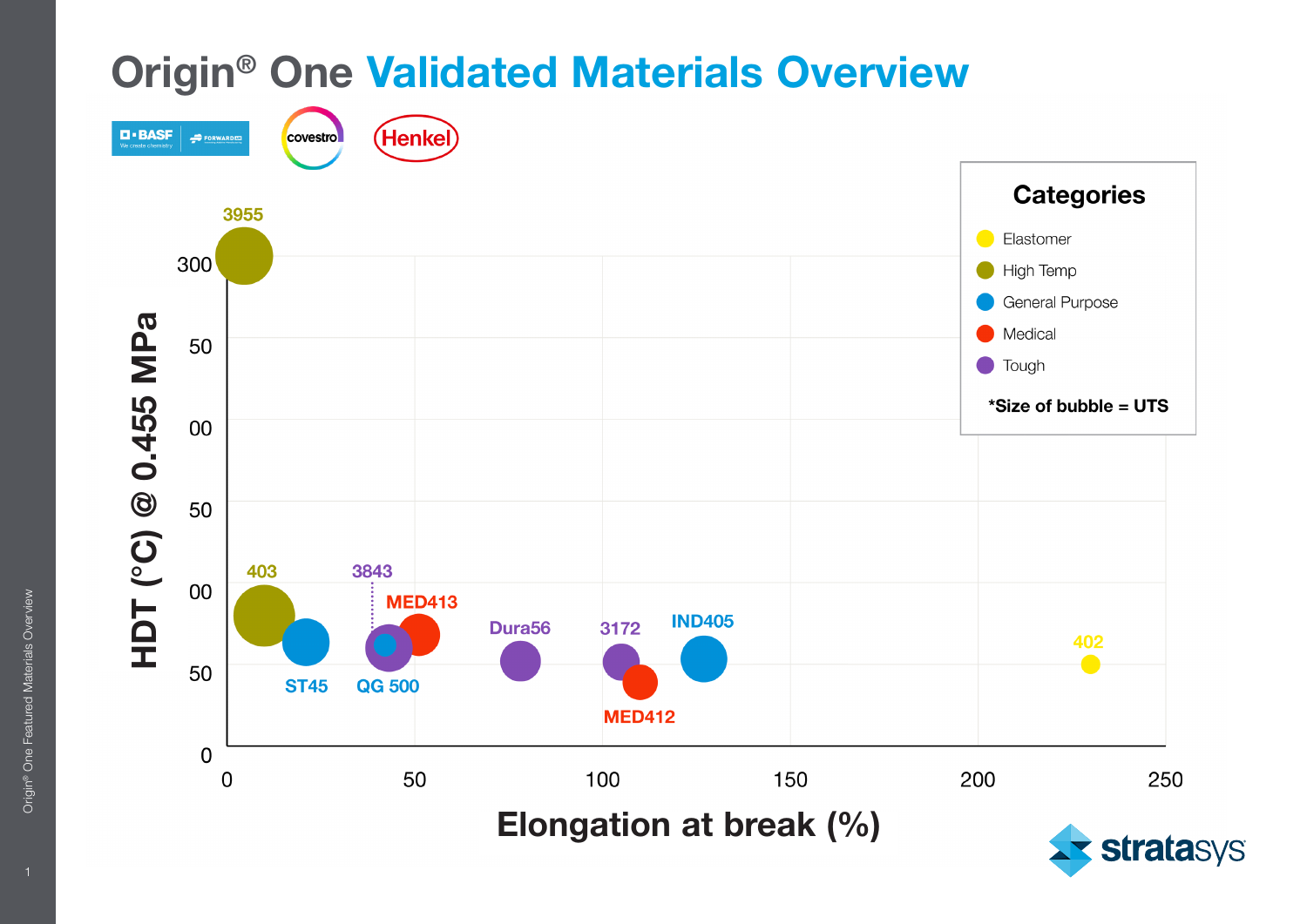## Origin® One Validated Materials Overview

| <b>Material</b><br>name | <b>Description</b>                                                           | <b>Categories</b> | <b>Ultimate tensile</b><br>strength | <b>Elongation</b><br>at break | <b>Tensile</b><br>modulus | <b>HDT</b>       | <b>Notched</b><br>izod impact | <b>Hardness</b> | <b>Colors</b>          | <b>Consider</b><br>replacing                       | <b>Partner page</b>       |
|-------------------------|------------------------------------------------------------------------------|-------------------|-------------------------------------|-------------------------------|---------------------------|------------------|-------------------------------|-----------------|------------------------|----------------------------------------------------|---------------------------|
| 3955                    | Very high temperature,<br>high stiffness FST                                 | $\bullet$         | 67 MPa                              | 2.10%                         | 3556 MPa                  | $>300^{\circ}$ C | 23 J/m                        | 84 D            | <b>Black</b>           | Ultem, phenolic,<br>PBT, aluminum                  | <b>LOCTITE AM</b>         |
| 403                     | High strength, stiffness,<br>and good HDT                                    | $\bullet$         | 72 MPa                              | 10%                           | 2572 MPa                  | $80^\circ$ C     | $27$ J/m                      | 81 D            | <b>Black</b>           | Nylon 6/6                                          | <b>LOCTITE AM</b>         |
| 3843                    | Versatile, good all-around<br>engineering polymer                            | $\bullet$         | 53 MPa                              | 43%                           | 1806 MPa                  | $60^{\circ}$ C   | 53 J/m                        | 74 D            | Black, Clear,<br>White | ABS, delrin,<br>polypropylene                      | <b>LOCTITE AM</b>         |
| Dura <sub>56</sub>      | Durable, impact-resistant,<br>exceptional surface finish,<br>low cost per kg | $\bullet$         | 44 MPa                              | 78%                           | 1595 MPa                  | $52^{\circ}$ C   | 56 J/m                        | 72 D            | <b>Black</b>           | ABS, delrin,<br>polypropylene                      | <b>TDS</b>                |
| 3172                    | Moderately flexible,<br>ductile, great impact<br>strength                    | $\bullet$         | 39 MPa                              | 105%                          | 1494 MPa                  | $51^{\circ}$ C   | 73 J/m                        | 72 D            | Cyan, Grey             | Impact modified<br>polypropylene,<br>nylon 6, HDPE | <b>LOCTITE AM</b>         |
| <b>IND405</b>           | Clear, moderately flexible,<br>ductile, great impact<br>strength             | $\bullet$         | 52 MPa                              | 127%                          | 1378 MPa                  | $53^\circ$ C     | 72 J/m                        | 79 D            | Clear                  | Impact modified<br>polypropylene,<br>nylon 6, HDPE | <b>LOCTITE AM</b>         |
| <b>ST45</b>             | Versatile, good all-around<br>engineering polymer                            |                   | 53 MPa                              | 21%                           | 2000 MPa                  | 63° C            | 20 J/m                        | 81 D            | Black, Clear           | ABS, delrin                                        | <b>BASF Forward</b><br>AM |
| QG 500                  | Uniquely flexible<br>engineering material with<br>great impact strength      | $\bullet$         | 20 MPa                              | 42%                           | 465 MPa                   | 62° C (Tg)       | 70 J/m                        | 76 D            | Clear                  | LDPE                                               | <b>DSM Somos</b>          |
| 402                     | TPU-like elastomer with<br>good tear strength and<br>elongation at break     | $\bullet$         | 5.5 MPa                             | 230%                          | 42 MPa                    | Not applicable   | Not applicable                | 75-90 A         | <b>Black</b>           | 70-90 A TPU,<br>flexible foam                      | <b>LOCTITE AM</b>         |
| <b>MED412</b>           | Moderately flexible,<br>ductile, great impact<br>strength                    |                   | 37 MPa                              | 110%                          | 1305 MPa                  | $39^\circ$ C     | 50 J/m                        | 78 D            | Clear                  | Medical-grade<br>polypropylene                     | <b>TDS</b>                |
| <b>MED413</b>           | Versatile engineering<br>medical grade material                              |                   | 46 MPa                              | 51%                           | 1673 MPa                  | 68° C            | 59 J/m                        | 79 D            | Clear, White           | Medical-grade<br><b>ABS</b>                        | <b>TDS</b>                |

\*Bold blue values = Highest value in it's category. Material categories: Elastomer High temp General purpose Medical Tough

© 2022 Stratasys Ltd. All rights reserved. Stratasys, Stratasys signet, Origin and P3 are trademarks or registered trademarks of Stratasys Ltd. and/or its subsidiaries or affiliates and may be registered in certain jurisdi